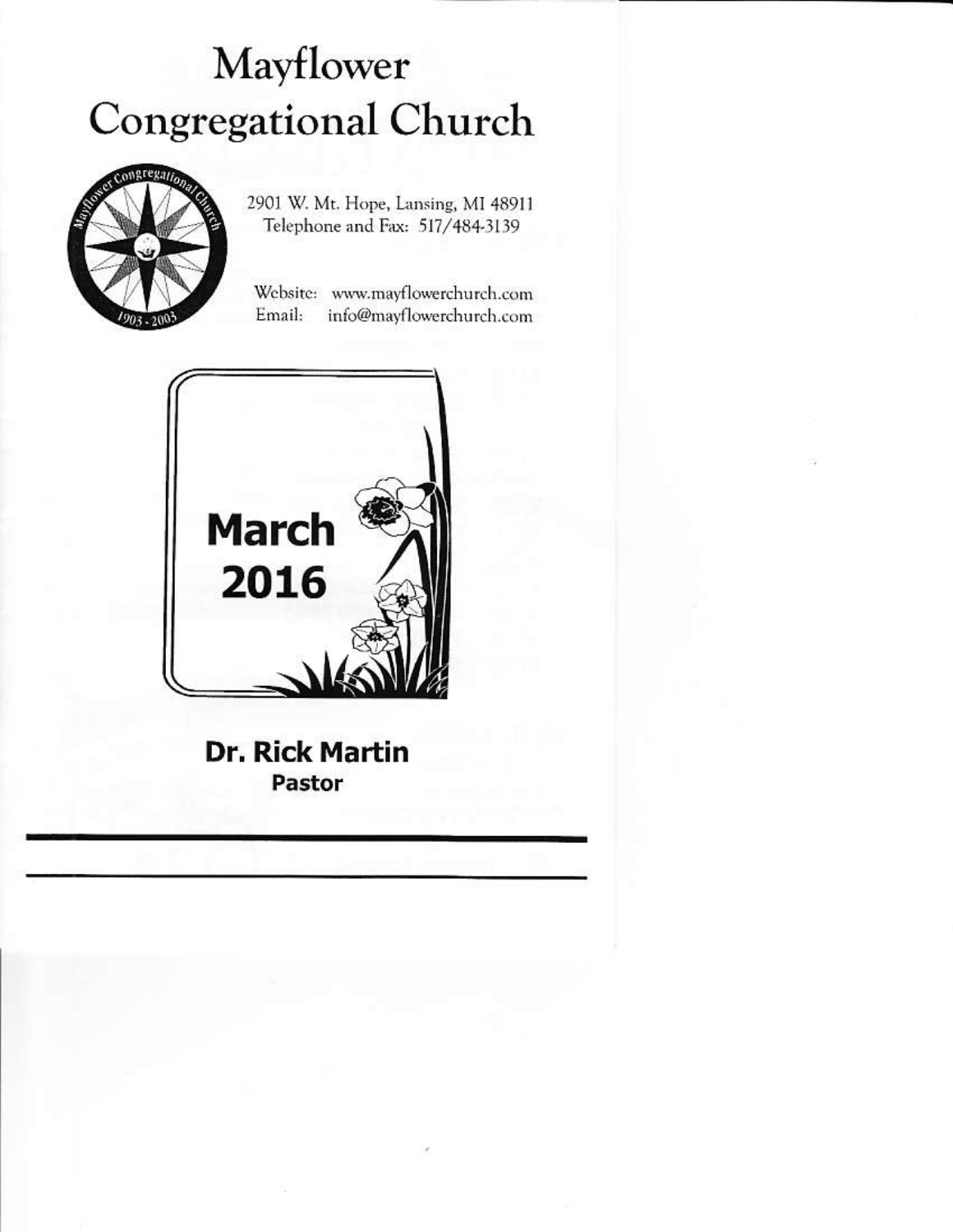

# **BIRTHDAYS**

- 3/4 Warren Emrick
- 3/8 Jamie Keller
- 3/9 Liz Tingley
- 3/12 Kathy Sundermeyer
- 3/15 Marissa Slater
- 3/15 Peggy Black
- 3/18 Gordon Wilson
- 3/19 Nik McClelland
- 3/20 Lorraine Finison
- 3/20 Ben Rutledge
- 3/22 Donna Slater
- 3/22 Ardath Scheffel
- 3/27 Ruth Lewis (95)
- 3/28 April Fuller
- 3/28 Shirley Potts

**HEAD USHER Lois Ries** 

# **OUTREACH FOCUS**

**Missions Christian Services** 

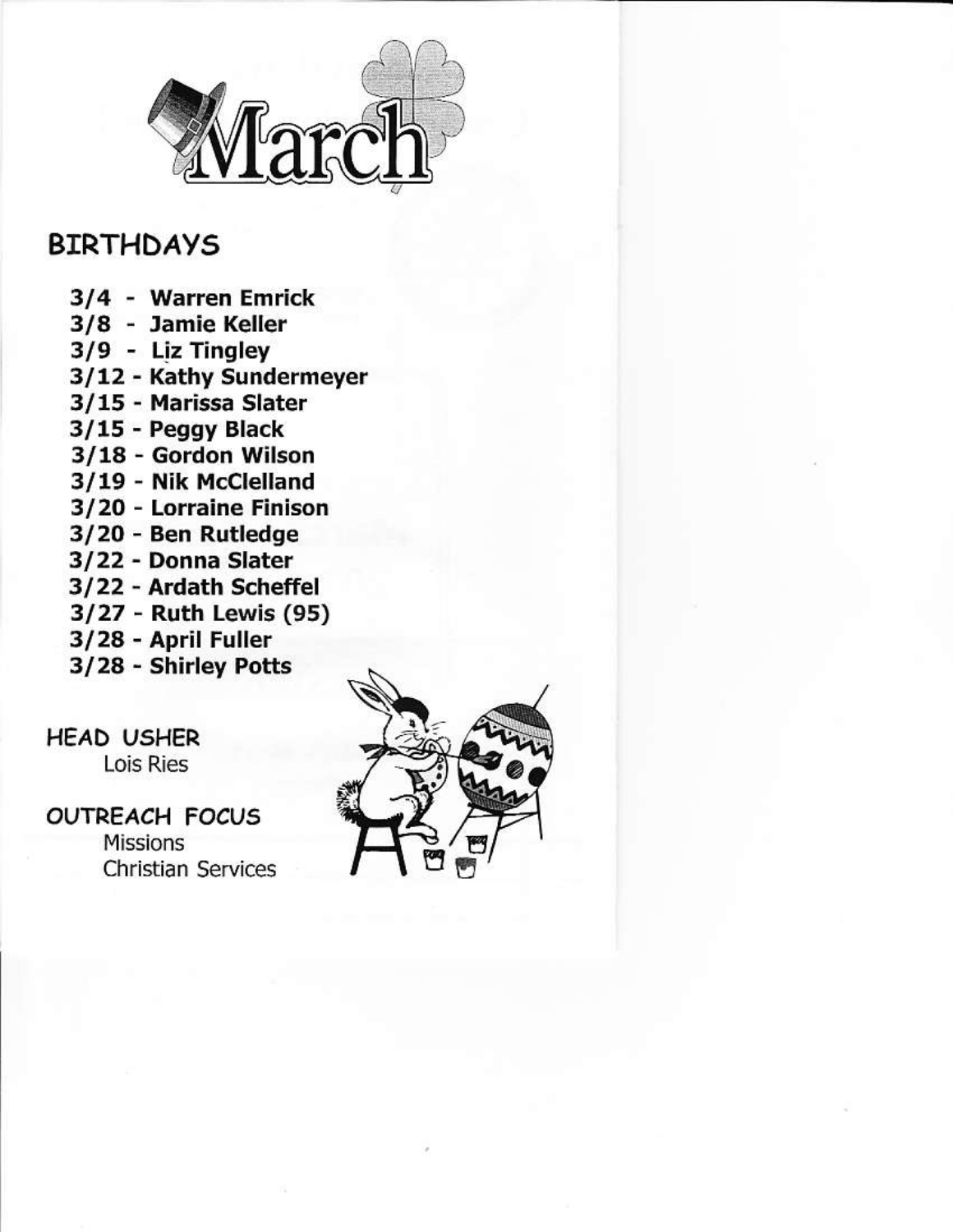From the Pastor's Desk.

### **Tradition or Religious Habit**



As we are into the Lenten Season, with Palm Sunday and Easter directly ahead of us, many, many traditions are brought to our attention. Traditions are excellent when they bring us a step closer in our relationship with God. As Paul said to the Corinthian Church, "Follow my example, as I follow the example of Christ. I praise you for remembering me in everything and for holding to the traditions just as I passed them on to you." (1 Corinthians  $11:1-2$ ). But if used to get brownie points with God, or for our own benefit, traditions are useless and even harmful (religious habit); as Jesus said to the Pharisees, "You have a fine way of setting aside the commands of God in order to observe your own traditions!" (Mark 7:9).

If we are using Lent to focus on and identify with the sufferings of Jesus and enhance our relationship with God, to recognize our own mortality, sin and shortcomings, to repent and be a better Christian and human being year around, this is admirable. If we have given up sugar for Lent because we need to lose weight, we are dieting. If traditionally attending church on Easter is to hear compliments on our new dress instead of celebrating Jesus' resurrection, we have a religious habit.

Motive and focus. Focusing on Jesus. Motivated to take a step closer to being the person God wants us to be (always). This is the difference between a religious habit and a godly tradition.

#### Hebrews 12:2

Fixing our eyes on Jesus, the pioneer and perfecter of faith. For the joy set before him he endured the cross, scorning its shame, and sat down at the right hand of the throne of God.

- Dr. Rick Martin, Pastor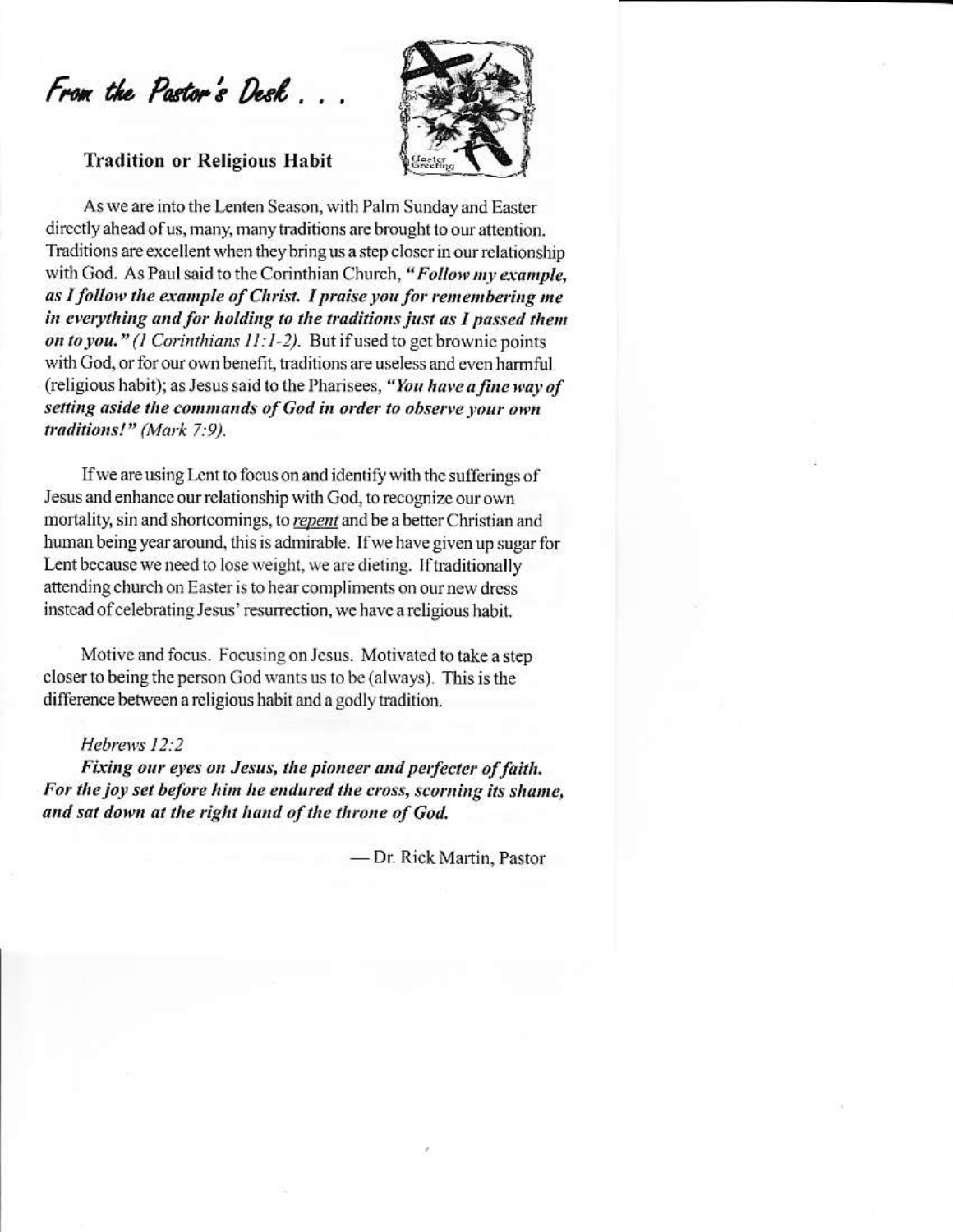#### Lay Leader's Message

When you read this, Valentine's Day will be over, but here are some historical facts about it. Did you know there were three St. Valentines, all of them martyrs? The one we know about was a kind Roman priest who married soldiers (who were forbidden to marry), married young people against the wishes of Emperor Claudine II and helped Christians, which was also a crime. He was beheaded for his deeds on February 14 in the year 240. While incarcerated, through his prayers he healed the jailor's daughter, who was suffering from blindness. On the day of his execution he left her a note that was signed "your Valentine."

This brings us to today, where it is an occasion to give candy. flowers, cards, even jewelry, to those you love. Richard Cadbury invented the first Valentine's Day candy box in the late 1800s. Now about 36 million heart-shaped boxes of chocolates are sold each year. In the U.S. about 190 million valentines are sent. It has become an overcommercialized event, like so many other holidays. Even so, I hope you all had a Happy Valentine's Day and a good Second Saturday Supper.



Roses are red, violets are blue. I'm on vacation--don't vou wish you were too?

> With you in thought, Ann McClelland, Lay Leader

# **Thrift Sale**

Another thrift sale to benefit the church treasury is coming on April 29 and 30. Please start your spring cleaning early and check around your house to find good, saleable things that you have but don't really need any more. Remember, too, to invite friends, family, coworkers, etc., to donate items. We'll be glad to have them! Plan to hold your stuff and we'll announce when you can bring it to the church.

Keep in mind that we need a lot of help to set up, run the sale, and clean up after the sale, so please plan to help. Set up dates and times will be announced. Thanks, everyone!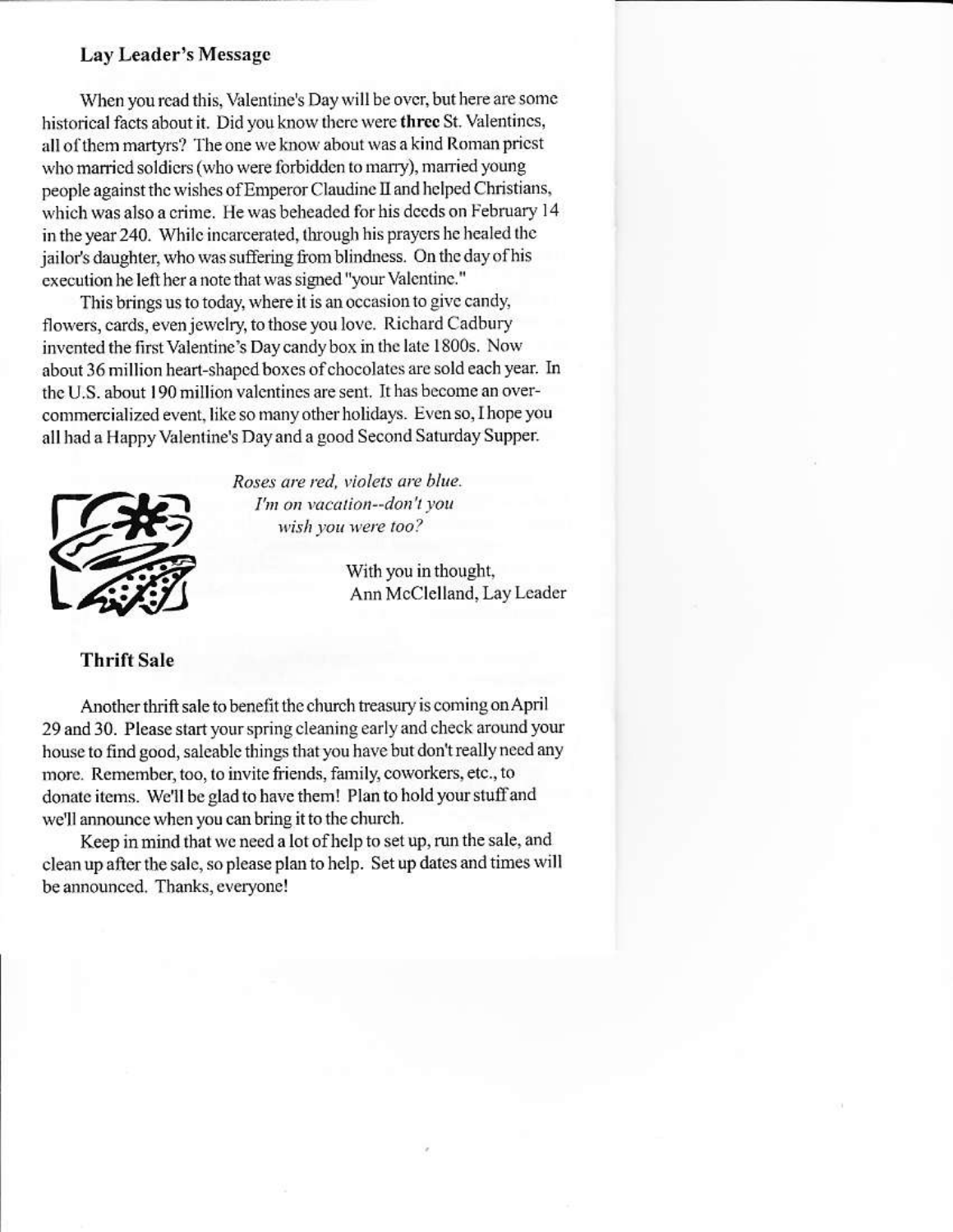# **Cynical? You're Raising Your Dementia Risk!**

Trusting your fellow humans might keep you sharper longer. A Finnish study of more than 600 older people found that those with the highest levels of cynical distrust--who believe that "most people would lie to get ahead" or that it's "safe to trust no one"-were likely to develop dementia at more than three times the rate of those with a low level of distrust. The link held up even after the researchers controlled for other risk factors like age and poor health.





Infuse your life with action. Don't wait for it to happen. Make it happen. Make your own future. Make your own hope. Make your own love. And whatever your beliefs, honor your creator, not by passively waiting for grace to come down from upon high, but by doing what you can to make grace happen... yourself, right now, right down here on Earth.

-Bradley Whitford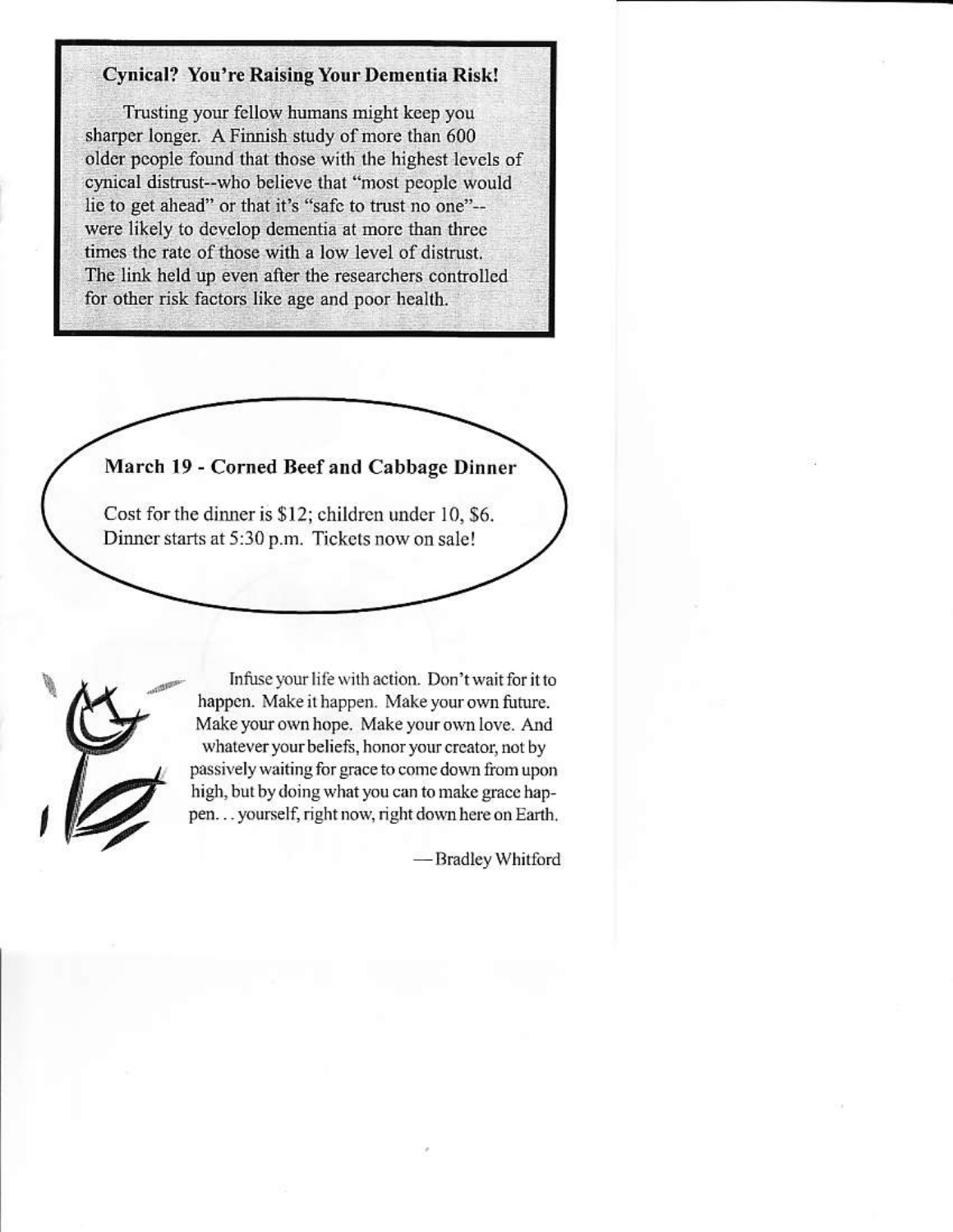| Satur day | 117                             | Second <sub>[2]</sub><br>Saturday<br><b>Supper</b><br>5 pm | ch<br><b>Beef Dinner</b><br>Corned                                                                                   | 同门                                           |                                       |
|-----------|---------------------------------|------------------------------------------------------------|----------------------------------------------------------------------------------------------------------------------|----------------------------------------------|---------------------------------------|
| Friday    | Ŧ                               | t.                                                         | œ                                                                                                                    | $\frac{1}{1.4}$<br>Good Friday               |                                       |
| Thursday  | Choir 5:30<br>Handbells<br>3:45 | <b>Handbelt</b><br>Choir 5:30<br>3:45                      | Choir 5:30<br>Handbells<br>3:45                                                                                      | Maundy 24<br>Thursday<br>Soup and<br>Service | Choir 5:30<br><b>Handbell</b><br>3:45 |
| Wednesday | řψ                              | ch                                                         | ب                                                                                                                    | Ĥ                                            | ç,                                    |
| Tuesday   |                                 | ŵ<br>Trustees<br>10:30                                     | u٦<br>deadline<br><b>Notes</b>                                                                                       | r d<br>Fil                                   | en<br>Fi                              |
| Monday    |                                 | t.                                                         | Ħ,                                                                                                                   | $\tilde{r}$                                  | 馬                                     |
| Sunday    |                                 | $\omega$                                                   | Daylight :<br>$\begin{tabular}{l} Savings \\ Time begins \\ Lily deadline \\ Dalm \\ Sunday \\ Sunday \end{tabular}$ | Council                                      | ţ.<br>Sunday<br>Easter                |

uB

March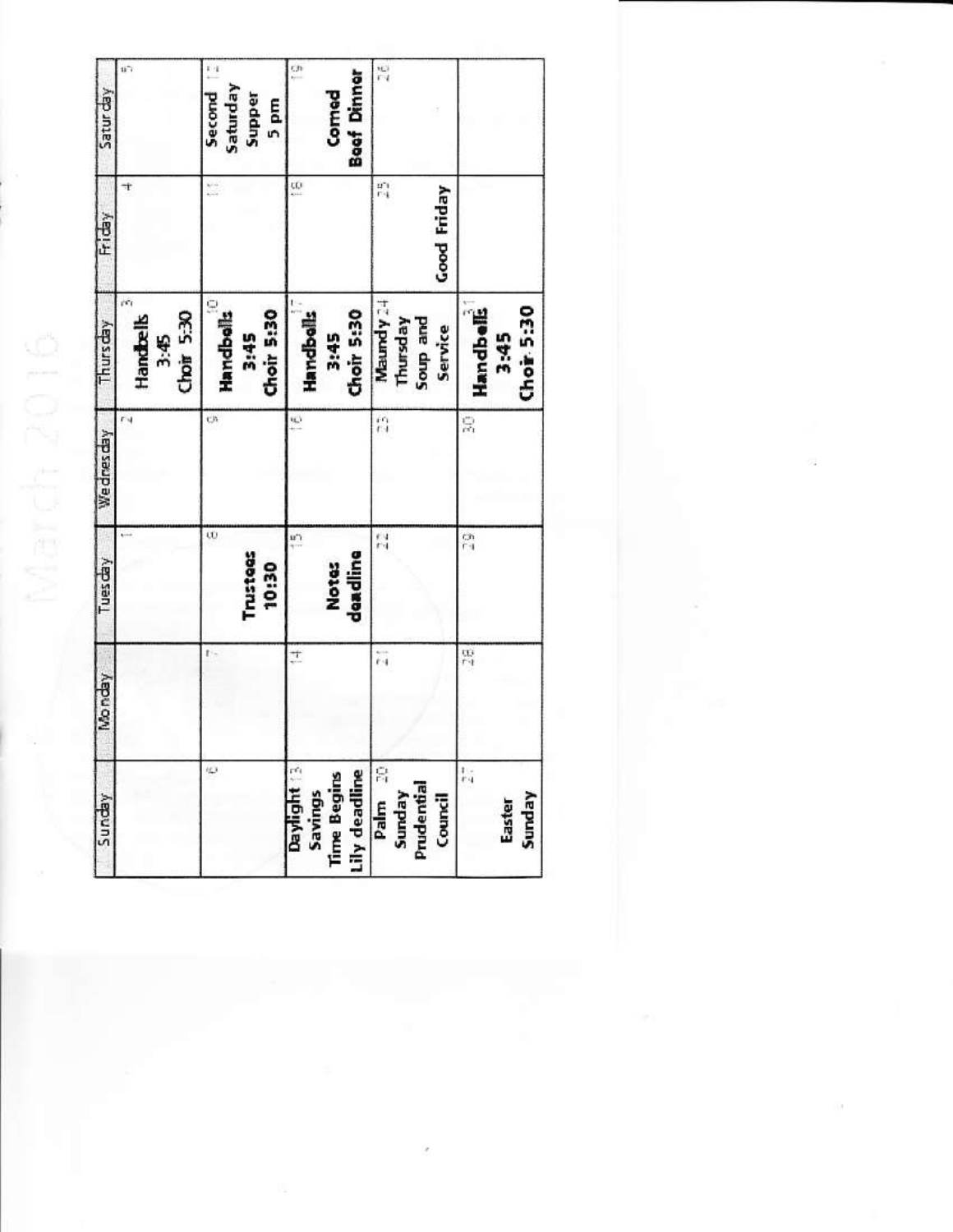#### **Mayflower Financial News**

Our Second Saturday Suppers have continued to be successful for six consecutive months with many being a sell-out.

Donations totaling \$5400 were received in January for the Mayflower Heat fund.

A brief summary of our finances as of January 31, 2016:

| Income:   | \$11,374.72 |  |
|-----------|-------------|--|
| Expenses: | 7,084.44    |  |
|           | 4,290.28    |  |

| Fund Balances:                |             |
|-------------------------------|-------------|
| Checking:                     | \$19,069.64 |
| <b>Bequest Funds Savings:</b> | 19,014.88   |
| Memorial Fund CD:             | 5,497.26    |
| CD Savings:                   | 22,313.41   |
|                               | \$65,895.19 |

A more detailed report is available in the brochure rack near the church office.

-Linda Wheeler, Treasurer

#### You Can Help!

Christian Services has contacted the local churches to ask for help for many of their clients who are having difficulty paying their winter utility bills. If you can help, send a check to:

> **Christian Services** P.O. Box 22112 Lansing, MI 48909-2112

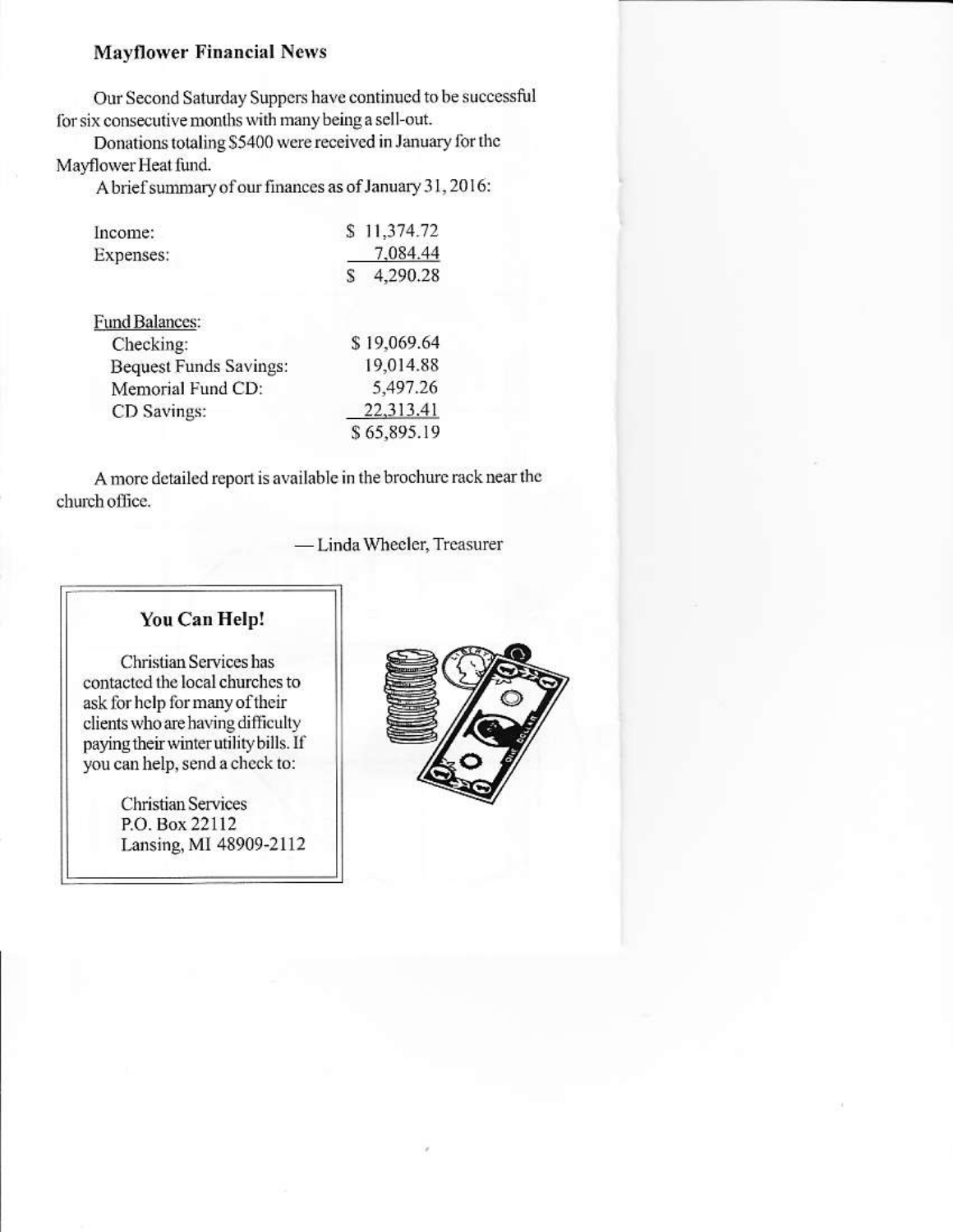

#### Please remember that ...

Mayflower Heat asks for your contribution, large or small, to the fund for buying a new furnace when that time comes. Remember, this repair would most likely happen in the very cold weather. Brrr....

# **Outreach for March**

As Liz wrote about in the last newsletter, we are focusing on missions by providing assistance to the local Ronald McDonald House near Sparrow Hospital. We will be collecting goods which help provide for the needs of families staying there during a child's hospitalization.

Below is a list of items the Houses always need. They can be brought to the church and placed in the basket in the office lobby, or you can write a check to Mayflower, designated "Ronald McDonald House," and shopping will be done for you. Thank you!

- Ziploc bags; paper towels; foil, plastic wrap, wax paper
- Laundry detergent and dryer sheets
- Individual wrapped toilet paper rolls
- · Sample-size toiletries (shampoo, conditioner, soap, toothbrushes, toothpaste); disposable razors
- Keurig-style coffee cups
- · Individual boxes of cereal

Dear Mayflower Family:

We cannot begin to tell you of our gratitude for the donations I for Maggie's medical expenses. Although we are blessed with good | insurance, the co-pays and deductibles and travel expenses were daunting. Your thoughtfulness, especially at a time of year when I we are all over-extended, left us speechless. We appreciate your prayers and support more than you will know. Again, thank you! Love, Liz, Maggie, and Chad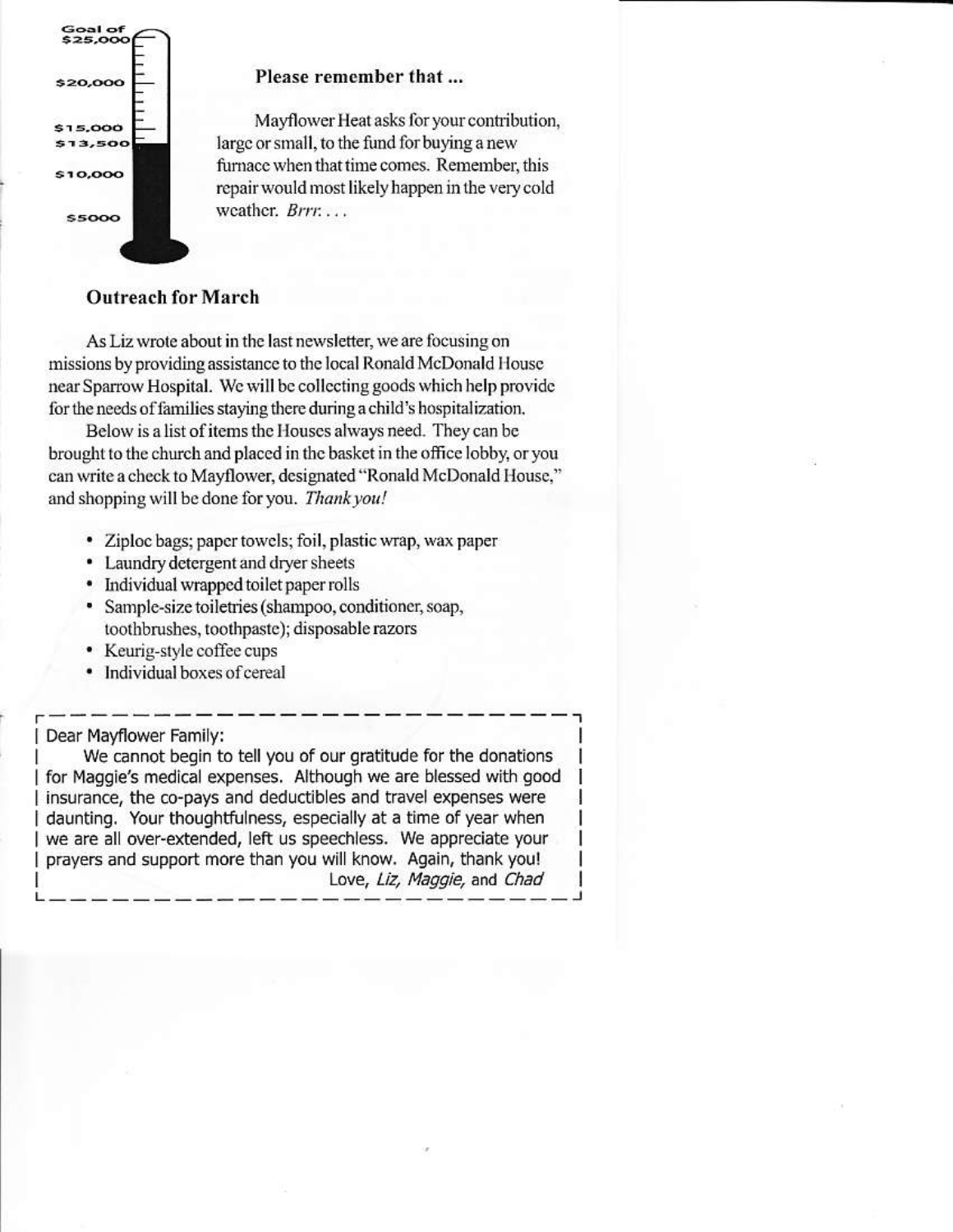#### **Music Notes**

When you think of Easter Sunday, what hymn jumps into your mind first? Well, if you've been attending Mayflower for any period of time, I bet you would say "Christ the Lord Is Risen Today." I know that in my past, I can't remember an Easter service I attended where I did not sing that hymn. Can you imagine being the person who wrote those words, and do you think that when he did he could have imagined it would be one of the most widely sung hymns on Easter?

The individual I am referring to is Charles Wesley, who lived from 1707 to 1788. The first Wesleyan Chapel in London was known as the Foundry Meeting House, and this hymn was written by Charles for the first service in that chapel. He went on to be a prolific hymn-writer, producing approximately 6,500 hymns, many of which are well known to us, such as "Jesus, Lover of My Soul," "O for a Thousand Tongues to Sing," and "Hark, the Herald Angels Sing."

Originally, "Christ the Lord Is Risen Today" had eleven four-line stanzas and was entitled "Hymn For Easter." Its popularity has partially been due to the use of the great hymn tune that Charles had no part in composing but which was anonymously used in the Lyra Davidica hymnal in 1708 in London. The "alleluias" sung at the end of each line were not written by Wesley but were included by some editor who needed to fit the text to the tune. Interesting, yes?

So, as you sing "Christ the Lord Is Risen Today" this year, you may want to pause to remember the twists and turns it took to become one of the most popular hymns ever sung.

Christ the Lord is ris'n today, Alleluia! Sons of men and angels say: Alleluia! Raise your joys and triumphs high, Alleluia! Sing, ye heav'ns, and earth reply: Alleluia!

Soar we now where Christ has led, Alleluia! Foll'wing our exalted Head, Alleluia! Made like Him, like Him we rise, Alleluia! Ours the cross, the grave, the skies, Alleluia!



-Barb Fuller, Music Director